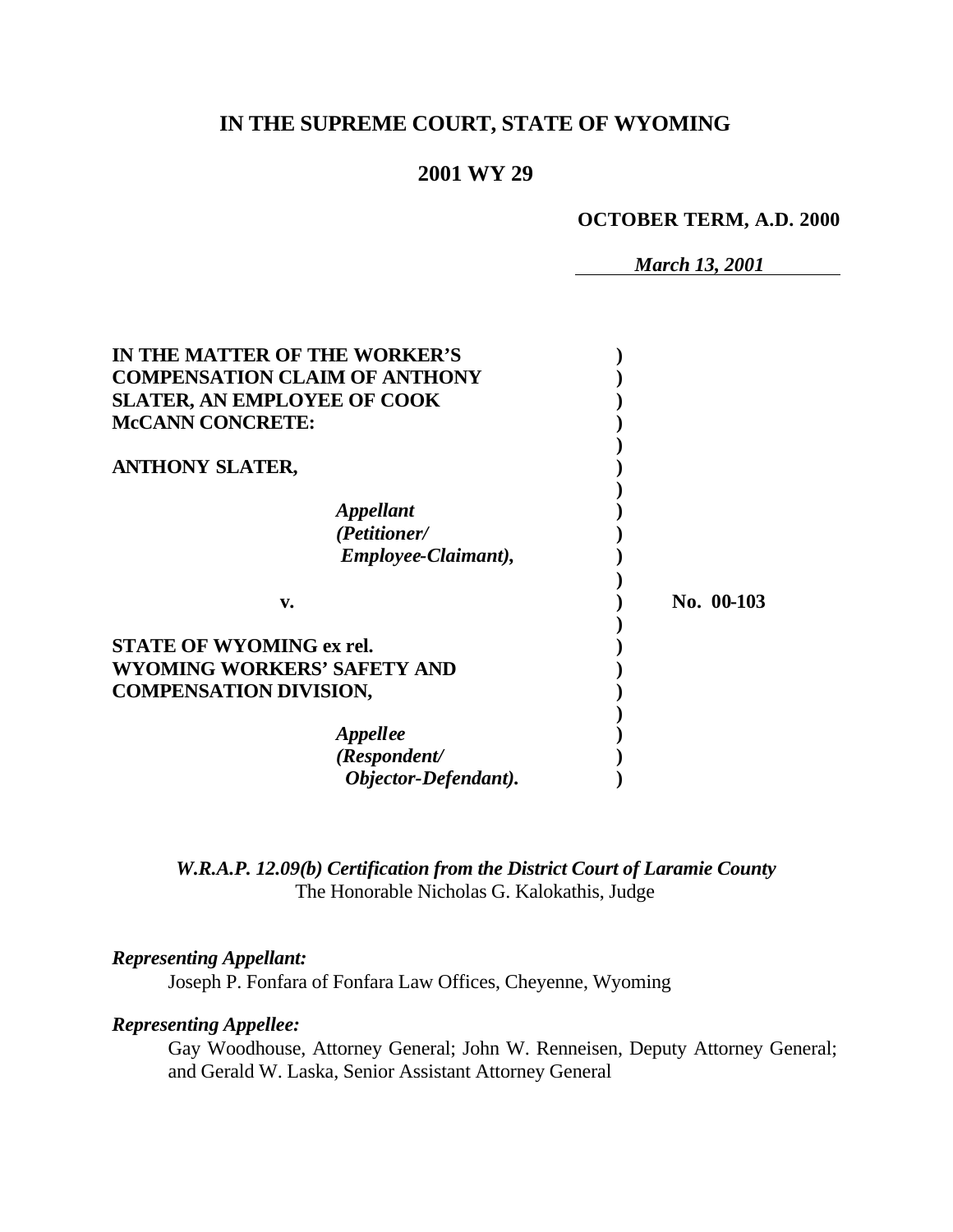## **Before LEHMAN, C.J.; THOMAS,\* GOLDEN and KITE, JJ.; and DAN SPANGLER, D.J. (RET.)**

\* Concurred prior to retirement

**NOTICE: This opinion is subject to formal revision before publication in Pacific Reporter Third. Readers are requested to notify the Clerk of the Supreme Court, Supreme Court Building, Cheyenne, Wyoming 82002, of any typographical or other formal errors so that correction may be made before final publication in the permanent volume.**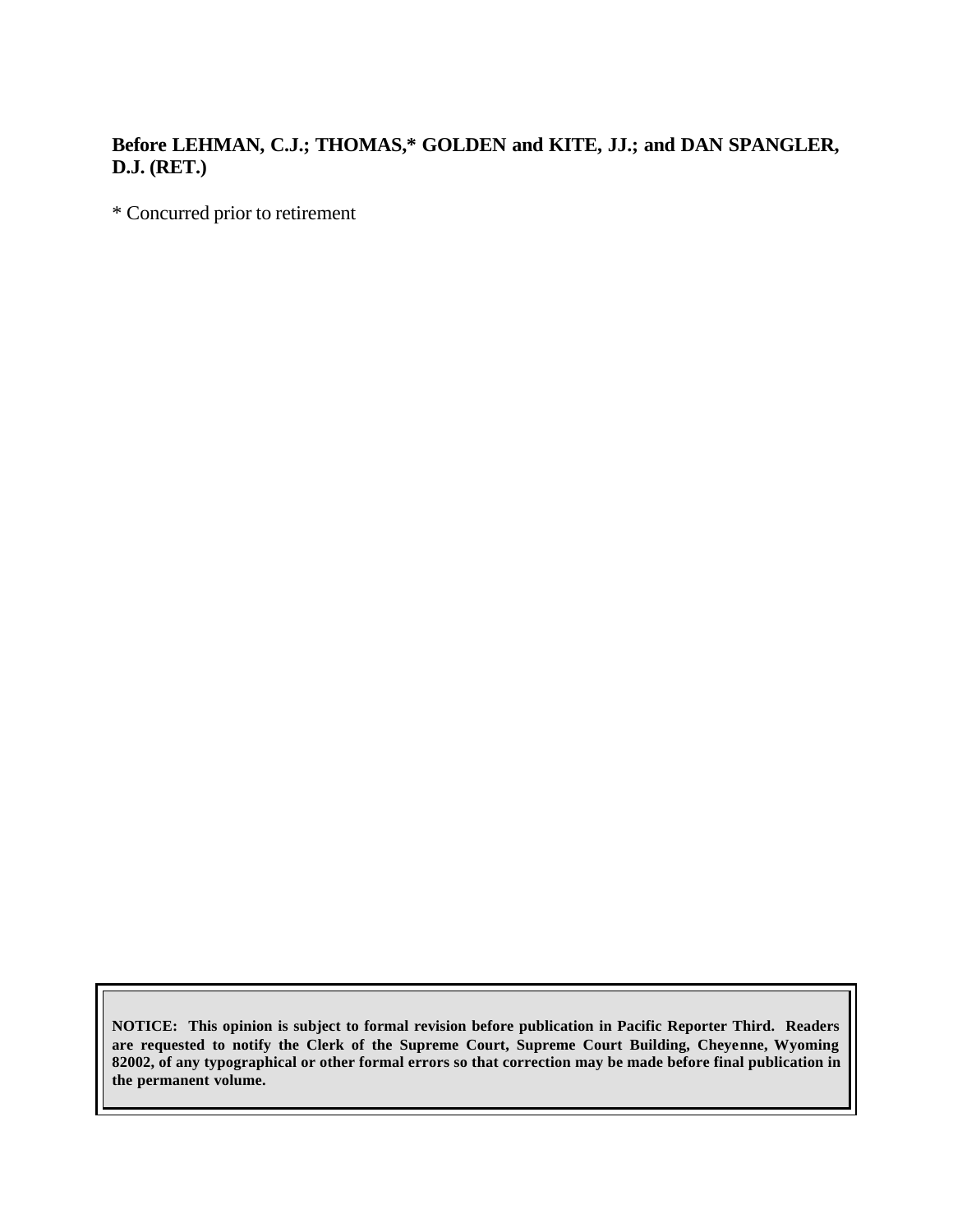#### SPANGLER, District Judge (Retired).

[¶1] This is an appeal from a decision by a hearing examiner granting a petition filed by the Division of Workers' Safety and Compensation (the division) for modification of an award on the ground of mistake. We affirm.

#### **ISSUE**

[¶2] The issue is as follows: Did the hearing examiner erroneously modify an award upon the ground of mistake under Wyo. Stat. Ann. § 27-14-605(a) (LEXIS 1999) when the division made an error in its calculations?

### **FACTS**

[¶3] On February 24, 1998, the appellant, Anthony Slater, suffered a work-related injury. He eventually applied for permanent partial disability benefits. He and a claims analyst for the division discussed the possible award and a child support withholding order against him. On January 25, 1999, the division issued a final determination awarding benefits in the amount of \$28,991.56. The appellant accepted the award on February 10, 1999, and the division began paying the benefits.

[¶4] On October 18, 1999, the division filed a petition for modification. It contended that the correct amount of the award should have been \$21,543.36 because the claims analyst had incorrectly added the amount of the delinquent child support to the award instead of subtracting it. The claims analyst did all the calculations without participation from the appellant.

[¶5] Following the hearing, the parties reported an additional mistake had been made. The correct amount for the permanent partial disability award was \$25,065.35, minus the delinquent child support of \$7,325.90. The hearing examiner ordered that the award be modified accordingly.

### **STANDARD OF REVIEW**

[¶6] The facts are not in dispute. Our review is limited to determining whether the hearing examiner correctly applied the law. Wyo. Stat. Ann. § 16-3-114(c) (LEXIS 1999).

#### **DISCUSSION**

[ $\llbracket$ 7] Section 27-14-605(a) reads as follows: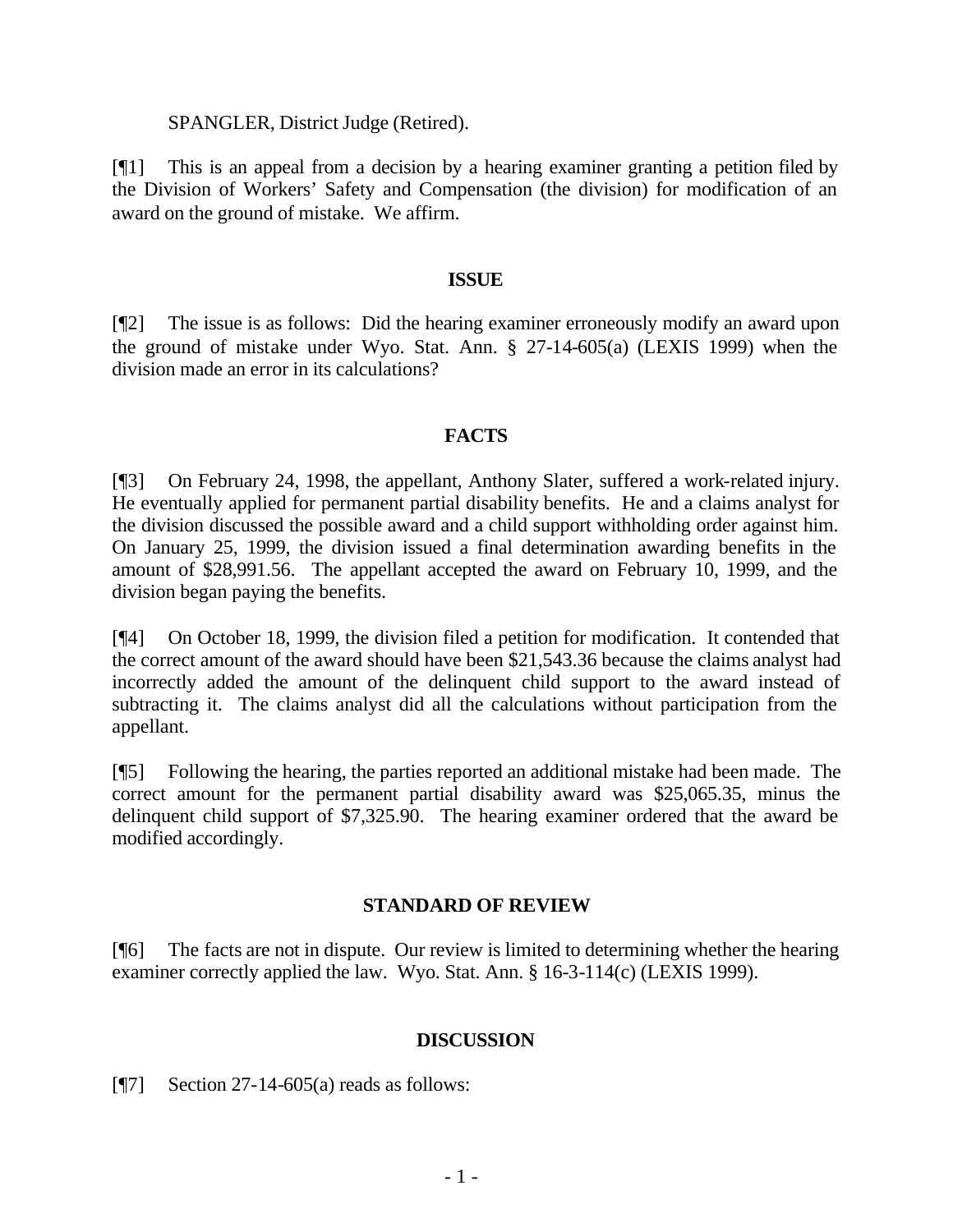(a) If a determination is made in favor of or on behalf of an employee for any benefits under this act, an application may be made to the division by any party within four (4) years from the date of the last payment for additional benefits or for a modification of the amount of benefits on the ground of increase or decrease of incapacity due solely to the injury, or upon grounds of mistake or fraud. The division may, upon the same grounds and within the same time period, apply for modification of medical and disability benefits to a hearing examiner or the medical commission, as appropriate.

[¶8] The appellant argues that the settlement agreement he made with the division is a contract which can be modified only in the event of mutual mistake. However, the statute does not contain that restriction. Nor does the appellant cite any case law to support that interpretation.

[¶9] The appellant also contends that modification can occur only if the mistake is made by a finder of fact. Again, the statute does not include this limitation. The appellant cites the cases of *Smith v. State ex rel. Wyoming Workers' Safety and Compensation Division*, 965 P.2d 687 (Wyo. 1998), and *Conn v. Ed Wederski Construction Company,* 668 P.2d 649 (Wyo. 1983). In the *Conn* case, this court stated:

> Other jurisdictions having statutes which provide for the reopening of worker's compensation cases on the ground of mistake have limited relief under their statutes to those situations in which a mistake in the determination of a material fact has been made by a fact finder.

668 P.2d at 653.

[¶10] The same language was repeated in the *Smith* case. In both the *Smith* and *Conn* cases, the finder of fact on the modification petition determined that there was no mistake. The *Smith* opinion held that a misunderstanding as to procedural requirements is not a sufficient basis to claim a mistake under the statute.965 P.2d at 691. To the extent that the *Smith* and *Conn* cases required the mistake to be made by the finder of fact, they are overruled. Any mistake made by a claimant or the division which results in more or less than the claimant should receive will be subject to review under § 27-14-605(a).

[¶11] Of significance to the facts of this case are the rulings in *State ex rel. Wyoming Workers' Compensation Division v. Jerding*, 868 P.2d 244 (Wyo. 1994), and *State ex rel. Wyoming Worker's Compensation Division v. White,* 837 P.2d 1095 (Wyo. 1992). The *Jerding* case ruled that the division had authority to petition for modification of its mistaken determination that an injury was compensable, stating: